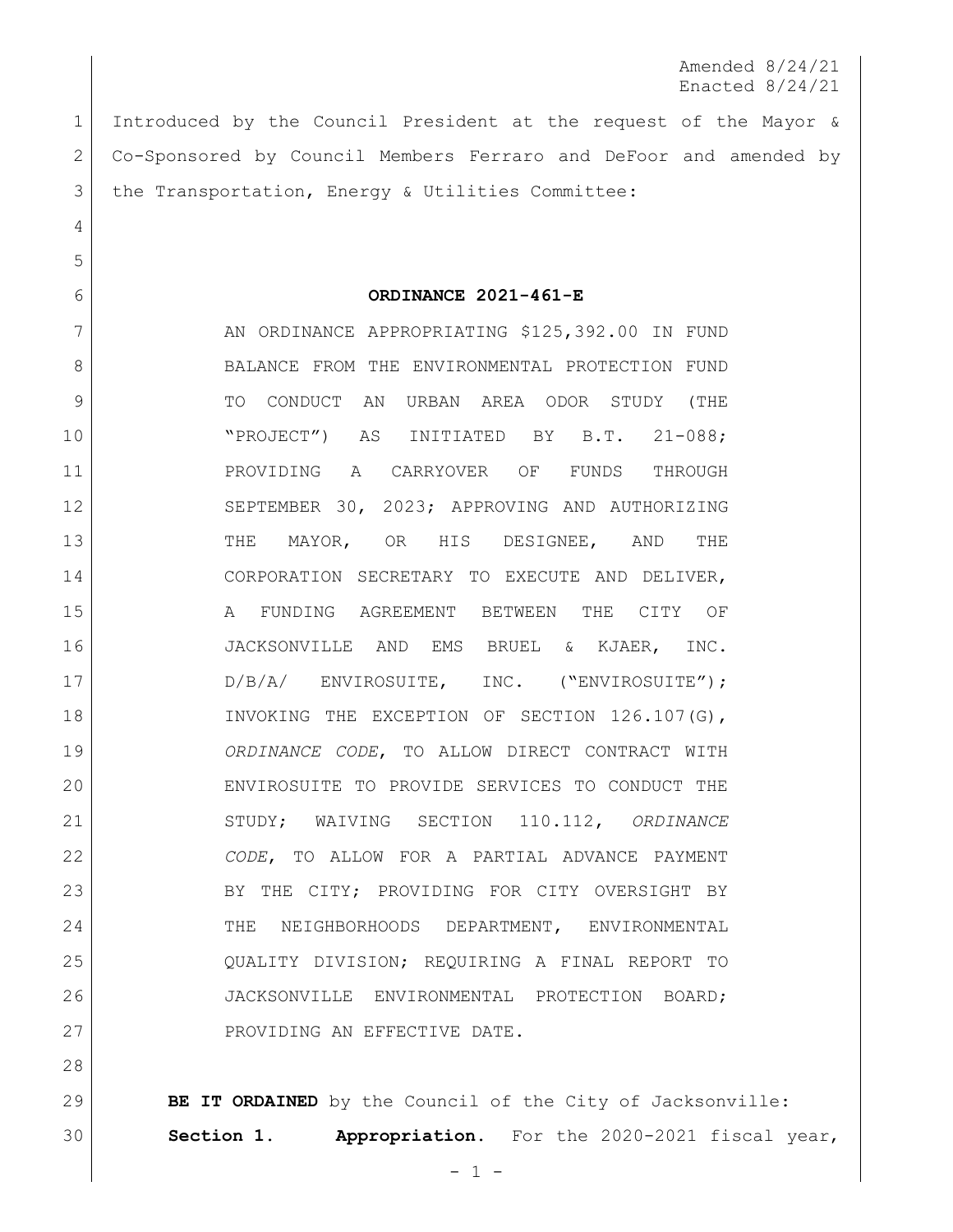Amended 8/24/21 Enacted 8/24/21

1 within the City's budget, there are hereby appropriated the indicated sum(s) from the account(s) listed in subsection (a) to the account(s) listed in subsection (b): (B.T. 21-088 is attached hereto as **Exhibit 1,** and incorporated herein by this reference) (a) Appropriated from: 7 See B.T. 21-088 \$125,392.00 8 (b) Appropriated to: 9 See B.T. 21-088 \$125,392.00 (c) **Explanation of appropriation** - The funding above is appropriating fund balance from the Environmental Protection Fund to fund an Urban Area Odor Study (the

13 Project").

 **Section 2. Carryover.** The funds appropriated in Section 1 of this ordinance shall not lapse but shall carryover into fiscal year 2022-2023.

 **Section 3. Purpose**. The purpose of the appropriation in Section 1 is to provide funding to conduct an Urban Area Odor Study, pursuant to the terms, conditions and scope of work more particularly described in the Funding Agreement approved and authorized in Section 4 below. The Environmental Protection Board approved this expenditure of the Environmental Protection Fund at 23 | its meeting on March 15, 2021.

 **Section 4. Agreement approved and execution authorized.** There is hereby approved, and the Mayor or his designee, and the Corporation Secretary are hereby authorized, to execute and deliver, the Funding Agreement between the City of Jacksonville and EMS Bruel & Kjaer, Inc. d/b/a Envirosuite, Inc. substantially in the form placed **Revised On File** with the Office of Legislative Services and incorporated herein by this reference (the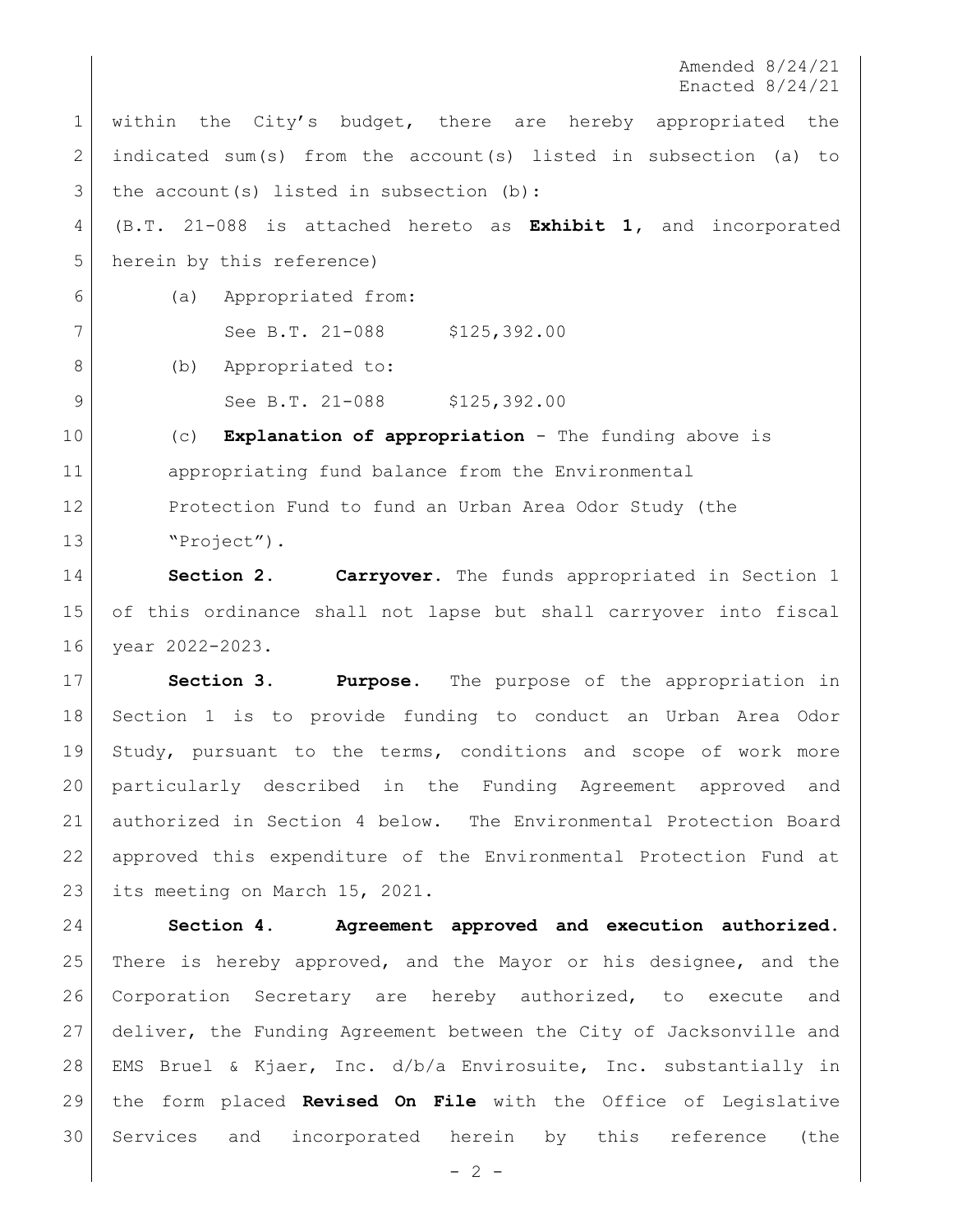Amended 8/24/21 Enacted 8/24/21

 "Agreement"). The Agreement may include any respective extension or 2 amendments thereto as necessary and appropriate to effectuate the intent of this ordinance; provided, however, no modification to the Agreement may increase the financial obligations or liability of the City to an amount in excess of the amount stated in the Agreement or decrease the duties and obligations of Envirosuite as 7 stated in the Agreement.

 **Section 5. Invoking the exception pursuant to Section 126.107(g), Ordinance Code.** The City is hereby authorized to 10 | procure the use of the professional services of Envirosuite, to conduct the Project. Pursuant to Section 126.107(g) (Exemptions), Part 1 (General Regulations), Chapter 126 (Procurement Code), *Ordinance Code*, such procurement is exempted from competitive solicitation because the supplies or services are to be provided by those specifically prescribed within authorizing legislation that appropriates the same. With the exception of the foregoing, all other provisions of Chapter 126, *Ordinance Code*, shall remain in 18 full force and effect.

 **Section 6. Waiving Section 110.112, Ordinance Cde.**  20 Section 110.112 (Advance of City funds; prohibition against), Part 1 (The City Treasury), Chapter 110 (City Treasury), *Ordinance Code*, is hereby waived to allow for a partial advance payment as 23 described in the Agreement.

 **Section 7. Oversight Department.** The Neighborhoods Department, Environmental Quality Division, shall oversee the 26 Project.

 **Section 8. Reports.** A Final Report shall be submitted by Envirosuite to the City's Environmental Protection Board at the conclusion of the Project.

**Section 9. Effective Date.** This ordinance shall become

 $- 3 -$